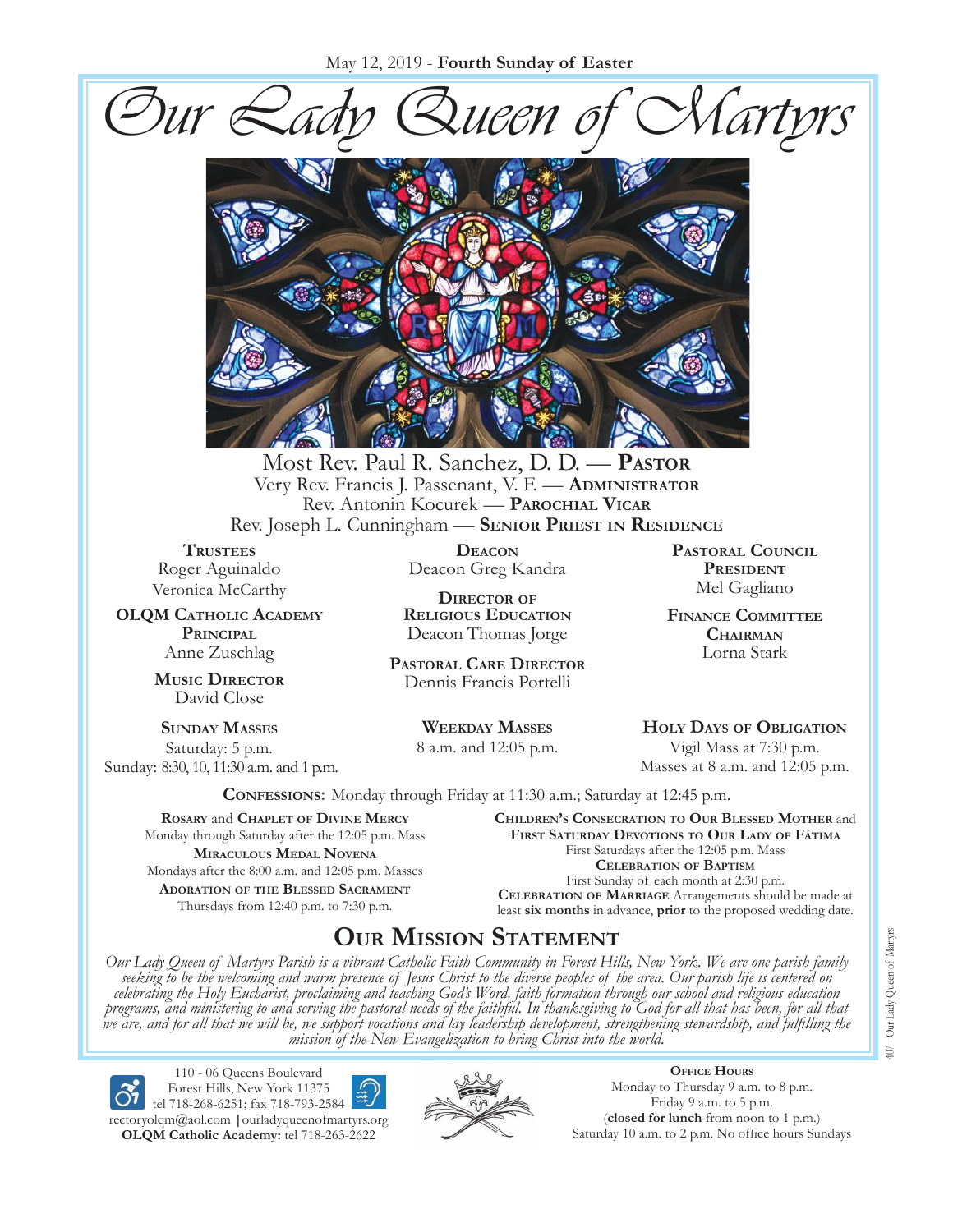## **Masses for the Week**

*Saturday, May 11*  **8 a.m.** Antoinette Curcio **12:05 p.m***.* Peter and Vincent Genova **5 p.m.** Bartholomew (Bart) Bertolotti

*Sunday, May 12*  **10 a.m. Family Mass celebrated for the parishioners of Our Lady Queen of Martyrs** *Children's Liturgy of the Word* 

> *Monday, May 13*  **Our Lady of Fatima 8 a.m.** John Eric Ilawan **12:05 p.m.** In honor of St. Expeditus

*Tuesday, May 14*  **Saint Matthias 8 a.m.** Janeth Bermudez **12:05 p.m***.* Bienvenida Agtarap

*Wednesday, May 15*  **Saint Isidore 8 a.m.** Martine Sironneau **12:05 p.m***.* Jane Spaulding

*Thursday, May 16*  **8 a.m.** Frances Capasso **12:05 p.m.** Celeste Pasquariello

> *Friday, May 17*  **8 a.m.** Augustine Park **12:05 p.m***.* Joan Maisch

*Saturday, May 18*  **Saint John I 8 a.m.** Joseph Fabian **12:05 p.m***.* Ingrid Zaiden **5 p.m.** Stephen Livecchi

## **Remember Our Deceased**

Maria Aurora Cusido Thelma Demas L. K. Brady John Francis Fay Mary "Mae" Fitzgerald

Robert Johnson Chhaya Kulkarni Deacon Magloire Marcel Monica Mitran Leeanne Phelan

## **Remember Our Sick**

Blanche Aeppli, Svetiana Abramova, Alexander Berardino, Mark Bradley, Luis Fernando Cardenas, Augustine Cisneros, Maria Comacho, Mary Ann Cornell, Irene Cucurella, Tracy Cuva, Joan Donnelly, Norman Doucette, Baby Luka Dudashvili, Lidia Flores, Daniel Garcia Sr., Anne Gorin, Stephanie Feldman, Alice Fromer, Gaye Fruscione, Pat Gmerek, Alex Guttierez, Ann Harding, Sean Harrison, Robert Heyer, René Hojilla, Henry Johnson, Lynne Keeley, Jacqueline Lisandrelli, Liz Maryon, Artur Mavashev, Louie Mavashev, Marina Mavashev, Veronica Nissan, Richard O'Keeffe, Connie Panaralla, Clara Patoff, Grace Plank, Maureen Piatt, Nancy Piotrowski, Veronica Pulanski, Nora Radocea, Scott Salbo, Dr. Anthony Sarro, Scaturro family, Chris Townley, Gail Whelan, Brittany Zaita—**and all parishioners currently in nursing homes, hospitals or confined to their homes**

## **Main Events of the Week**

*Sunday, May 12* 

### **We** ♥ **Moms**

*Tuesday, May 14*  **7:30 p.m.,** *choir loft:* **Choir Rehearsal**

*Wednesday, May 15*  **After the 12:05 p.m. Mass***, church:*  **St. Pio Prayer Group** 

**Religious Education 3:45**–**5 p.m.:** *levels 1, 2, 3, and 4*  **7**–**8:15 p.m.:** *levels 5, 6, Confirmation, FFO  I*

*Thursday, May 16*  **10:30 a.m.,** *nursing home:*  **Forest View Nursing Home Mass**

**After 12:05 p.m. Mass,** *church:*  **Exposition and Adoration of the Blessed Sacrament**

**7:30 p.m.** *church:* **Benediction** 

*Friday, May 17*  **6:30**–**9 p.m.,** *McLaughlin Hall:* **MAYO Martyrs Active Youth Organization**

**7:30 p.m.,** *rectory (enter through glass door off 72nd Road):* **Charismatic Prayer Group meeting**

*Saturday, May 18*  **1:30 p.m.,** *rectory:* **Single Adults Group meeting**

*Rectory* = *main meeting room (lower level)*

The **Wine and Hosts** are offered in loving memory of **Norma Napoli** *—requested by daughter Gerry Napoli*

Congratulations to all of the second graders who made their First Communion on Saturday. We're proud of you. May the Lord bless you and your families!

### **We pray for the men and women of our Armed Forces serving in the U.S. and abroad**

Eric Böhm, Sergio Borrero, Thaddeus Buenaventura, Ricardo Cantillo, Bobby DiTroia, Armando Fellin, Andrew Gonzalez, A. Jay James, William (Will) Klos, Michael Le Floch, Louis Mannino, Jean-Marc Moïse, Brian Quinn, Justin Pabse, Adam Rearick, Rodney Ross, McNeely Royal, Victoria Tissler-Bacca, Charles Torres, Jose J. Vaz, Mollie Rae Whitley, William Youssef, Phillip Whitley, Jeff Zabala. **Please pray for all who risk their lives for our safety, including police, fire, corrections and military personnel.**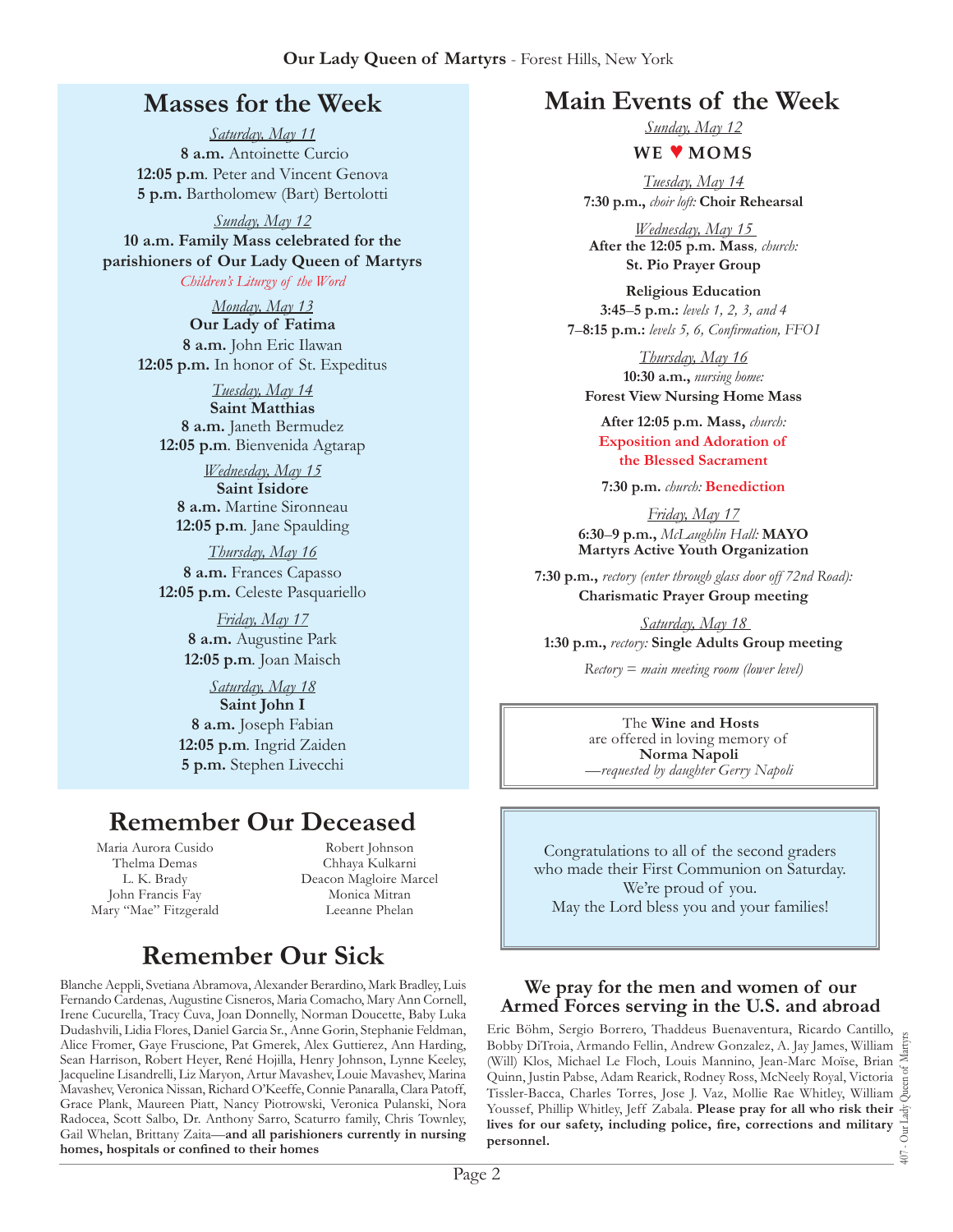## **Sunday Mass Assignments Order of Mass**

SATURDAY, MAY 11

### *5:00 p.m.*

*Celebrant:* Father Passenant *Lectors:* Denise Bertolotti, Helen Errera *Leader of Song:* Jennifer Gliere *EMHCs:* Sandy Singh, Joseph Pollini, Yorke Mizelle

### **Sunday, May 12**

### *8:30 a.m.*

*Celebrant:* Father Suckiel *Lectors:* Alejandro Caycedo, Aldison Andrade *Leader of Song:* Cheryl Manrique *EMHCs:* Grace Sommero, Roger Aguinaldo, Pat Abes

## *10 a.m.*

*Celebrant:* Father Suckiel *Lectors:* Chris Wellbrock, Judith Balasubramaniam *Leader of Song:* Cheryl Manrique *Children's Liturgy of the Word:* Emer Herity

*EMHCs:* Frank Schaefer, Lilia Penagos, Gerald Abes

## *11:30 a.m.*

*Celebrant:* Bishop Sanchez *Lectors:* Anita Das, Johanna Fausto-DiDio *Leader of Song:* Cheryl Manrique *EMHCs:* Jacqueline Lakah, Jonathan Rodriguez, Angela Damone

## *1 p.m.*

*Celebrant:* Father Cunningham *Lectors:* Siobhain Kandra, Al Smith *Leader of Song:* Jennifer Gliere *EMHCs:* Beth Barretto, Maria de Jesus Aguirre, Al Smith

*Members of the Altar Server Society at all Sunday Masses*

**Thank you to all those who serve as ushers**



Everyone here is either a son or daughter. **Thank God for mothers!** For mothers we dearly miss here on earth. Working mothers. Stay-at-home mothers. Expectant mothers. Stepmothers. Godmothers. Adoptive and foster mothers. Grandmothers. Pet moms. All those special women and mother figures who love and care for us. Today we say thank you to all of them.



**Fourth Sunday of Easter**  *Cycle C—Choir Mass at 11:30 p.m.* 

**Entrance** *Missal #178—*"The Day of Resurrection"

**Mass Parts** Mass of St. Peter and St. Paul *(Schiavone)*

**First Reading** *Missal pgs. 158-159—*Acts of the Apostles 13:14,43-52

**Responsorial Psalm**—Missal pg. 159

**Second Reading** *Missal pgs. 159-160—*Revelation 7:9, 14b-17

> **Gospel** *Missal pg. 160—*John 10:27-30

> > **Homily**

**Offertory**

"Cry Out with Joy" *(J. Chepponis)—Choir Missal #467—*"The King of Love My Shepherd Is"

### **Communion**

"The Lord Is My Shepherd" *(H. Goodall)—Choir* "Be Joyful, Mary"—*Leader of Song Only Missal #364—*"Shepherd of Souls"

**Closing Hymn**

*Missal #168*—"Alleluia! Alleluia!"

## **Second Collections**

›› Today's second collection is for maintaining the building that houses OLQM Catholic Academy.

›› Sunday, May 19, the second collection will be for summer repairs.

›› Please use the blue envelope at any time to contribute to the Parish Endowment Fund or, at our Parish Giving portal, select Blue Envelope from the pull-down menu. More at ourladyqueenofmartyrs.org/blue-envelope.

## **RCIA Invitation Rite of Catholic Initiation for Adults**

RCIA is a journey of faith through the sacraments of Baptism, Eucharist, and Confirmation for those age 18+. This ministry helps us to grow our Catholic family year after year. If you know someone who desires to become a Catholic, this program of welcome, prayer, and reflection will help them take the next step. RCIA is also for baptized Catholics needing to complete First Communion or Confirmation. It is our privilege to help you become fully initiated into the Catholic Church. Contact our rectory by email or phone (rectoryolqm $@a$ ol.com or 718-268-6251) and someone will follow up with you.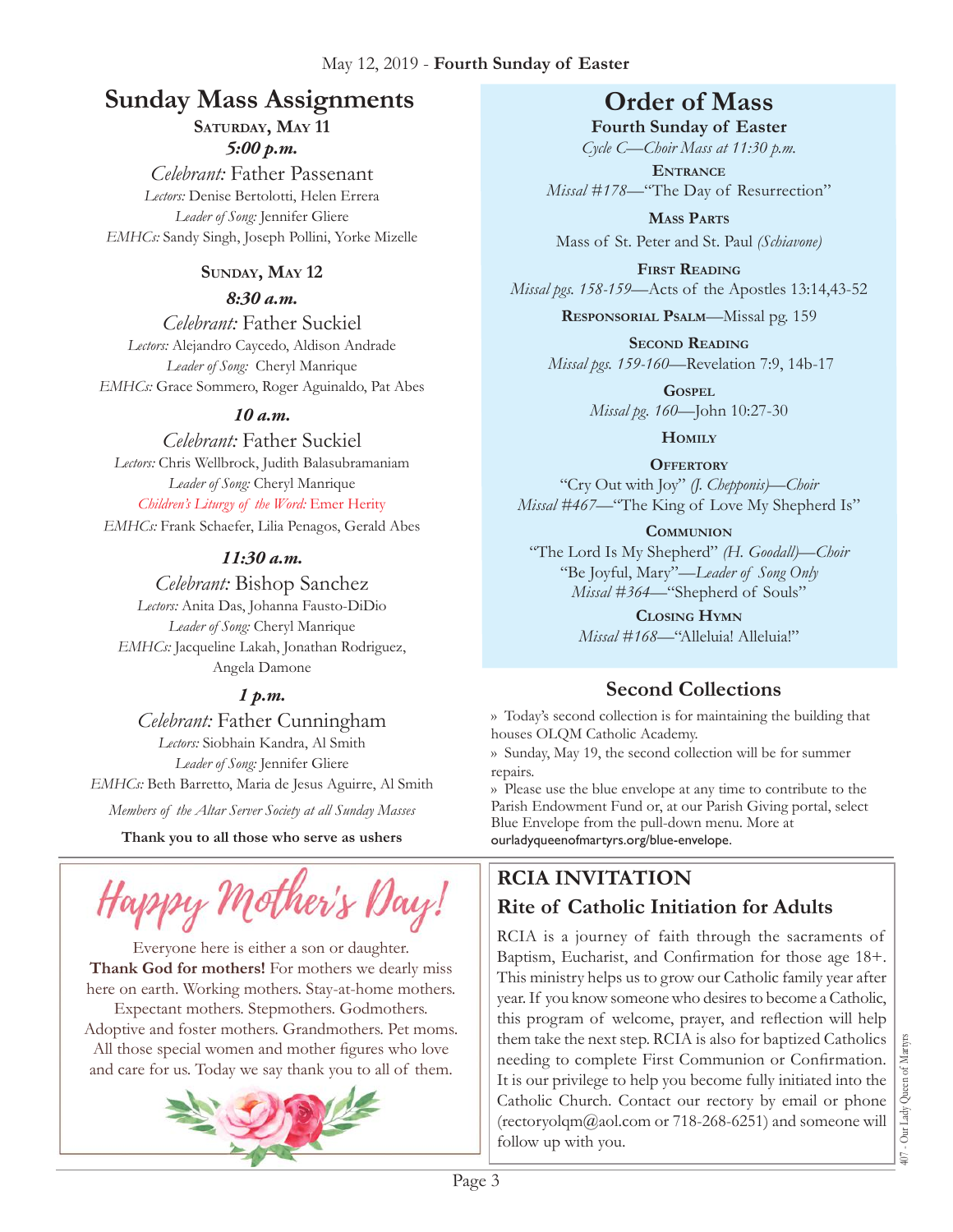

## **Student Honors**

Congratulations to these students from our parish and graduates from our parish school for academic honors earned:

**St. Francis Preparatory School** Honor Roll: **Anthony Gallo, Daniel Morales, Ethan Portelli, Jolai Rodriguez** 

**Cathedral Preparatory School and Seminary** First Honors: **Anthony Camastro, Alexander Chen, Christopher Chen, Joseph Fitzgerald, Eoin Moran**

### Hail Mary! Living Rosary, Sunday, May 26 *immediately following 1 p.m. Mass*

Praying the rosary is a Catholic tradition that honors Mary by reflecting on the events of her life and the gospel stories of Jesus. Our parish enacts a Living Rosary twice a year: in May (Mary's month) and October (the month of the rosary). All are welcome. We'll organize and form a circle in front of the church on Ascan Avenue. We need 60 people; each person represents a rosary bead and leads one prayer of the rosary.



## Sponsors Requested

Every year we treat our altar servers to a special day trip to Six Flags. It's a well-deserved outing and lots of fun for them, too. You can help pay for their annual trip as a way of thanking them for their year-long dedication in serving at the altar. Please use one of the special envelopes marked OLQM Altar Server Sponsorship (available near the Church doors) to make a contribution! Our many altar servers thank you!



#### **Spring Concert May 19 at 4 p.m. in Our Lady Queen of Martyrs Church**

OSQ will celebrate the miracle of Mozart with his sublime "Requiem" and perform Vivaldi's "Gloria" choral from the Baroque Period.

*Performers:* **Paula Rocheleau Hernandez,** *soprano*  **Ginger Inabinet,** *mezzo-soprano*  **Byron Singleton,** *tenor* **Nathan Bahny,** *bass-baritone*

**Maestro David Close,**  *Artistic Director and Conductor, Orchestral Arts Ensemble of Queens* 

**General Admission Tickets Only.**  Purchase online at **[www.QueensOratorio.org](www.queensoratorio.org)**  or by phone at 718-279-3006

\$40; \$35 seniors (62+) & students with ID; \$10 children (age 12 & under). Tickets will also be sold at the door.

### Parish Groups

### **Single Adults News**

We will be finalizing plans for the upcoming warmer months at our May monthly meeting on **Saturday, May 18, at 1:30 p.m.** in the rectory basement meeting room. Please come with your suggestions. Newcomers are always welcome. If you have any questions, please call the group's phone hotline at **718-361-3201**.

\*\*\*\*

### **Bereavement Support Can Help**

The parish support group offers help and healing for the hurt of losing a loved one. Meetings are always Monday evenings from **7 p.m. to 9 p.m**. in the rectory. The next meetings are **May 20, June 3 and June 17.** If interested in attending, please contact the rectory at 718-268- 6251 or email the group facilitator, Commissioned Lay Pastoral Leader Yorke Mizelle, at [ymizelle@nyc.rr.com.](mailto:ymizelle@nyc.rr.com)

### **Sacred Music Society Sweepstakes Tickets On Sale Today**

If it's spring it must be time for the semiannual SMS sweepstakes. This vital fundraising activity helps us continue the special liturgies and concerts presented by the Sacred Music Society of Our Lady Queen of Martyrs.

#### **Tickets \$50 each. Winner receives \$1,000.**

As usual only 100 tickets are being sold, so your winning probability is quite good! You can purchase a ticket from one of our choir members after today's Mass in the church vestibule. Tickets will again be on sale at Masses the next two weekends, May 18/19 and May 25/26.

The drawing is May 26 after 1 p.m. Mass. You don't need to be present at the drawing to win; the bulletin will announce the winner. Good luck and thank you.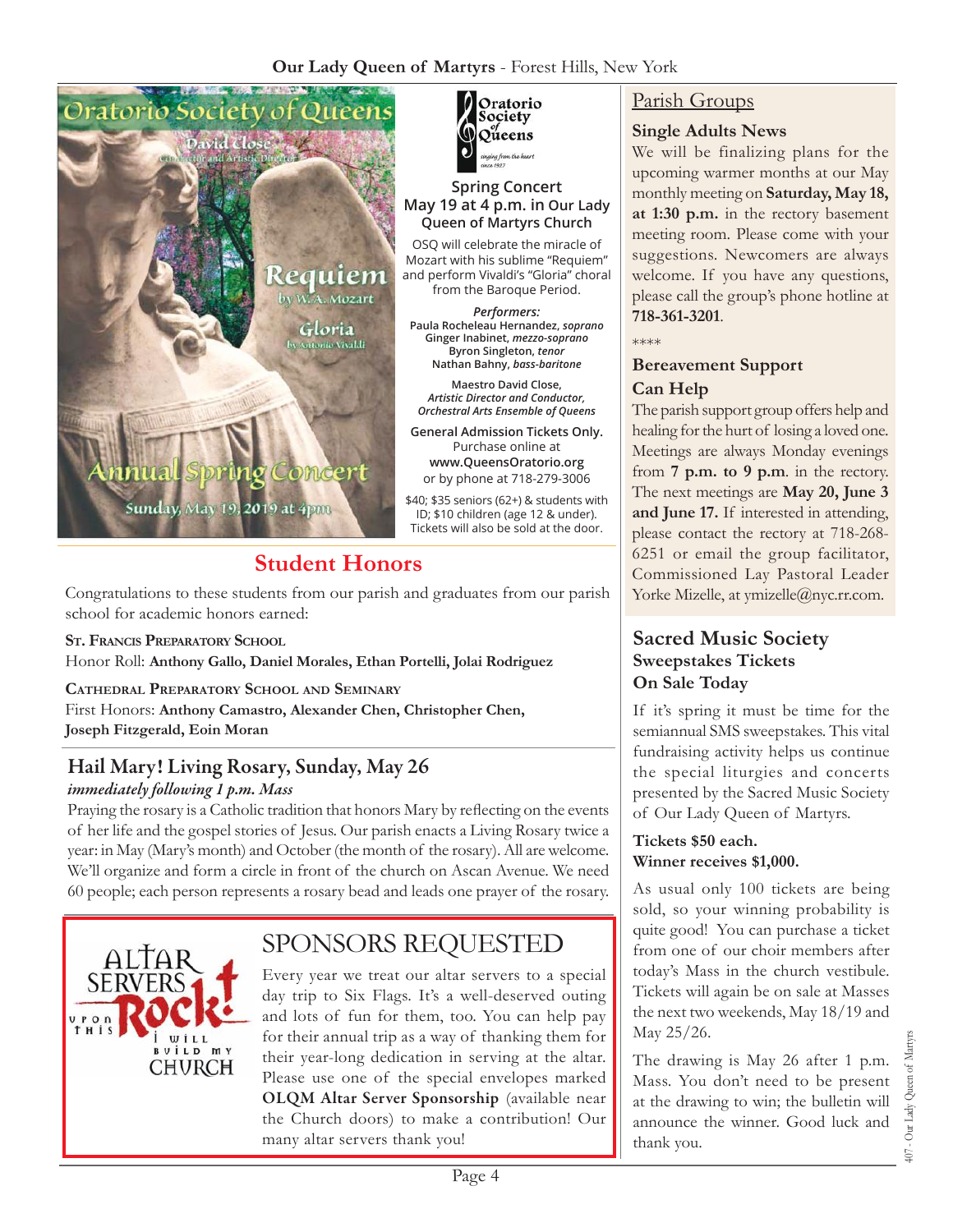# **OLQM Spring Calendar**

*Check the bulletin weekly for updates or time changes on these events.*

**SUNDAY MAY 19 Spring Concert** with the Oratorio Society of Queens, *4 p.m in our church (advance tickets online and available at the door on the 19th; see facing page)*

**Wednesday May 22 May Crowning** of the Blessed Mother, with 8th grade class

**Sunday May 26 Living Rosary** for Mary's Month, *after 1 p.m. Mass in church plaza*

**Tuesday May 28 Annual Altar Server Trip**, *7:30 a.m.*

**Wednesday May 29 Religious Education Closing Mass**, *7 p.m.*

- **Thursday May 30 Ascension of Our Lord** (Holy Day of Obligation), *Vigil Mass Wed. 5/29 at 7:30 p.m., Holy Day Masses 8 a.m. and 12:05 p.m.*
- **Wednesday June 5 Novena to St. Anthony** of Padua Begins, *12:05 p.m. Mass*
- **Pentecost Sunday June 9 Confirmation,** *4 p.m.*
- **THURSDAY JUNE 13** St. Anthony Novena Concludes; **Distribution of St. Anthony Bread**, *12:05 p.m. Mass*

**SATURDAY JUNE 15 OLQM Catholic Academy** 

**Graduation Mass and Exercises**, *10 a.m. in church*

**Sunday June 16 Father's Day** Blessing, *all Masses*

**Sunday June 23 Corpus Christi Procession,**

*after 1 p.m. Mass*

## **Weekly Collections**

|                                        | May 5      |
|----------------------------------------|------------|
| Candle Offerings                       | 1,918.00   |
| 1st Collection                         | 9,009.24   |
| 2nd Collection (Parish Youth programs) | 2,773.50   |
| Online Parish Giving                   | 1,180.00   |
| Mail In                                | 225.00     |
| <b>TOTAL</b>                           | 15,105.74  |
| Weekly Income Needs*                   | 21,250.00  |
| Surplus/(Deficit)                      | (6,144.26) |

\* Amount needed weekly to meet church expenses. Figures are unaudited.

Please remember the Roman Catholic Church of Our Lady Queen of Martyrs in your will and estate planning. Contact Bishop Sanchez or Father Passenant at 718-268-6251.

## **Recent Baptisms at Our Lady Queen of Martyrs**

**Juliette Megan Caley** daughter of Sally and Christopher Caley

**Leo Andreas Dow** son of Monica Smith and Andrew Dow

**Roman Alexander Dow** son Monica Smith and Andrew Dow

**Diego Enrique Hernandez** son of Ilana and Kevin Hernandez

**Luke Christopher Kozlowski** son of Katrina and Michael Kozlowski

**James Joseph Rosenzweig** son of Gabija and Joseph Rosenzweig *Congratulations to the children, their parents, and godparents!*

## Assistive Listening **DEVICE** Available in the Sacristy



We want to make sure everyone attending Mass can hear the beauty of the spoken Word. If you have trouble hearing during our services, ask about the sound-enhancing assistive listening device that we can now make available to you. This technology will make a positive difference. Please visit the sacristy before Mass begins for more information.

If a disability makes it difficult for you to fully participate at Mass or other activities of our parish, please email our **Parish Advocate for Persons with Disabilities**, Karen Mongiello, at [disabilities.olqm@gmail.com](mailto:disabilities.olqm@gmail.com), to make your special needs known.

**By Email** Rectory Office: **rectoryolqm@aol.com** Pastor's Office: pastorolqm@aol.com Administrator's Office: admn.olqm@yahoo.com Bulletin Subjects: olqmcomm@aol.com OLQM Catholic Academy info@olqmca.org Pastoral Care Office: dfport@gmail.com Religious Education Office: olqmreled@gmail.com Deacon Greg Kandra: dcngreg@gmail.com Disabilities Advocate [disabilities.olqm@gmail.com](mailto:disabilities.olqm@gmail.com)

## **Contact Us**

**By Telephone** Rectory Office: **718-268-6251 Emergency** (last rites) 718-810-9788 (*after office hours)* OLQM Catholic Academy:

718-263-2622 Religious Education Office:

718-263-0907

OLQM Charity Outreach: 718-268-6251, ext. 43

#### **Online**

www.ourladyqueenofmartyrs.org @OLQMChurch on Facebook, Twitter and Instagram OLQM Catholic Academy: www.olqmca.org